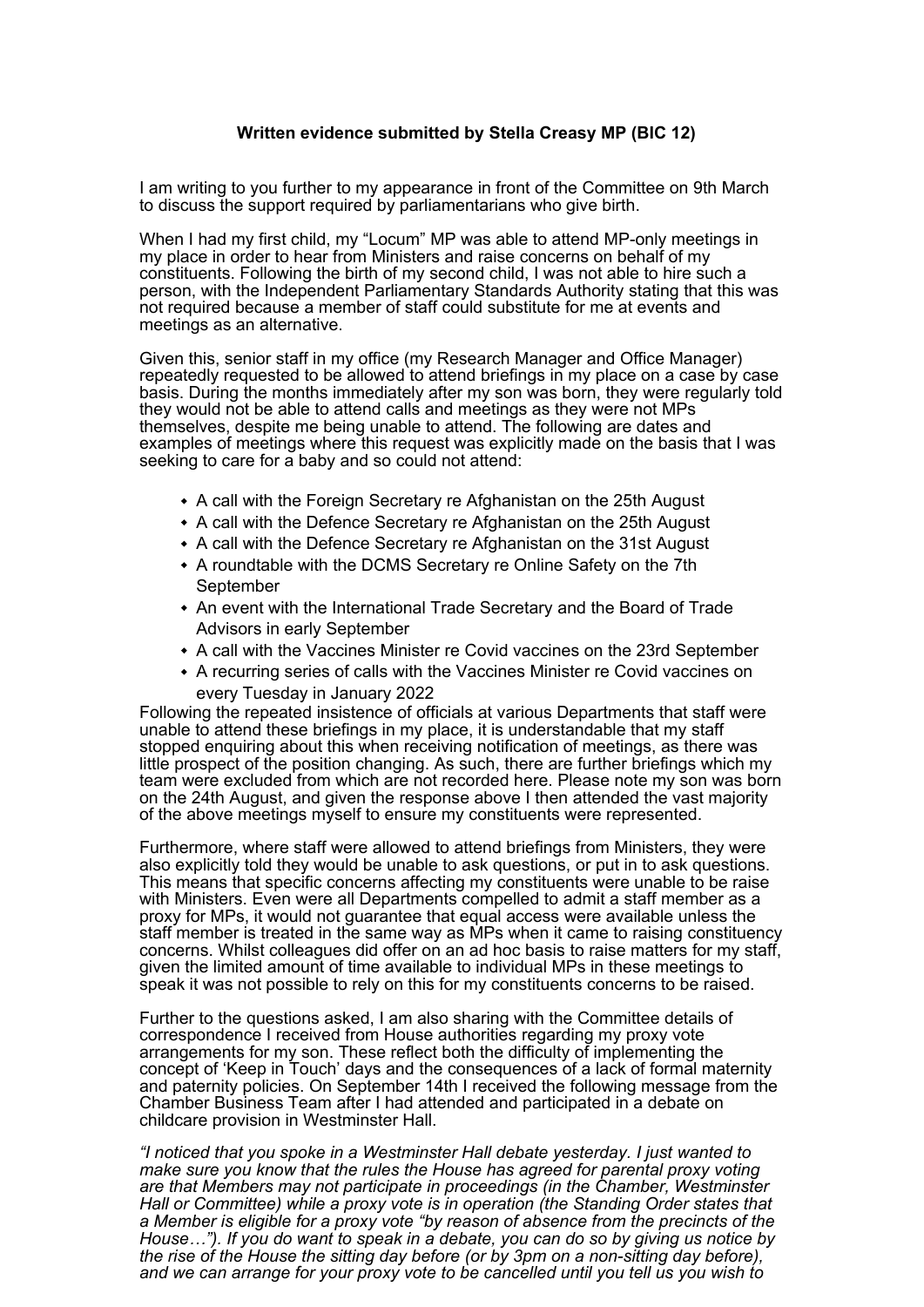*activate it again."*

I received the following message on the 23rd November following my participation in another Westminster Hall debate that I had organised on Buy Now Pay Later lenders:

*"We have been made aware that you were accompanied by your baby in Westminster Hall earlier today. I just wanted to make you aware that the recently published Rules of behaviour and courtesies in the House of Commons states that "you should not take your seat in the Chamber when accompanied by a child" (para 42). I would like to draw to your attention the fact that this also applies to debates in Westminster Hall. Please do get in touch if you would like to discuss this further."*

Please note on the 23rd September I participated in the Commons chamber and on the 17th November, on both occasions with my son in attendance, in order to manage his needs and speak on issues of concern Constituents had raised with me. These attendances passed without comment from the House authorities. I have had no further contact from the House, or indeed any other entity, regarding the start or end of any period of leave following the birth of my son or any support required to participate in parliament. I continue to nurse my child despite the end of my proxy voting period in line with the recommendations from the World Health Organisation.

I set out for the Committee that I had attended the parliamentary chambers with my children due to the lack of appropriate maternity cover to ensure that my duties as MP for Walthamstow were covered and that I could nurse. Existing law ensures women are entitled to 52 weeks' statutory maternity leave, irrespective of length of service. The Court of Appeal has previously confirmed that the purposes of such leave are:

- 1. to prepare for and cope with the later stages of pregnancy:
- 2. to recuperate from the pregnancy:
- 3. to recuperate from the effects of childbirth:
- 4. to develop the special relationship between the mother and the newborn child:
- 5. to breastfeed the newborn child (recommended for a period of six months by the World Health Organisation): and
- 6. to care for the newborn child.

Any arrangements under which the maternity cover available is so inadequate that a new mother has to continue to perform or oversee her role would unlawfully deprive an employee of this statutory entitlement. Whilst a new mother need not take her full 52-week entitlement, it is mandatory that she does take at least the first two weeks following childbirth as leave for the sake of her health and safety. An employer would be guilty of a criminal offence if it allows a new mother to work during this two-week period. The right to maternity cover is determined not by the role a woman does, but whether she is pregnant, so in any other workplace this situation would be considered discrimination.

Whilst I recognise that the provision of a maternity and paternity cover policy for parliament is beyond the remit of this committee, as I highlighted to the Committee the lack of collective action on these issues to bring in any policies or coherent programme of support has consequences across both the parliamentary and constituency work of a Member. It is also clear from our work with the This Mum Votes campaign that it has a deterrent effect on women that parliament has no formal policies on this area.

Addressing these issues cannot be about a single policy directing any parent on how to manage the needs of their children, nor will it benefit equality to restrict where and how those seeking to manage these challenges can participate. With this in mind and in recognition of the limitations of the Committee's remit, before any recommendations are made I urge the Committee to take evidence from those who are not existing or former Members but are interested parties including campaign organisations such as Pregnant then Screwed, and to consider examples of policies from other legislatures. To that end I also attach the standing orders from the